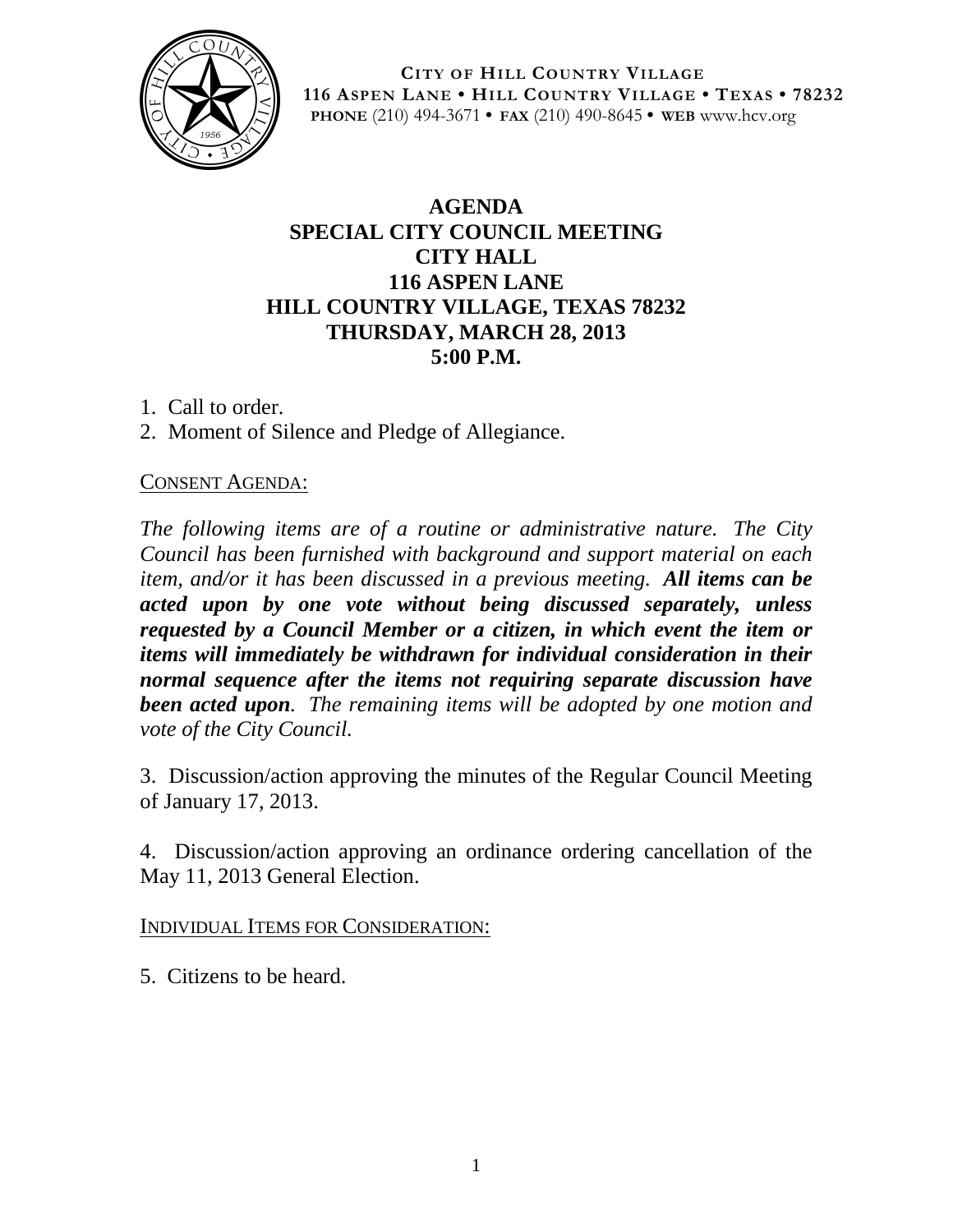*At this time, citizens who have filled out a registration form prior to the start of the meeting may speak on any topic they wish to bring to the attention of the governing body so long as that topic is not on the agenda for this meeting. Citizens may speak on specific agenda items when that item is called for discussion. During the Citizens to be Heard section no council action may take place and no council discussion or response is required to the speaker. A time limit of two minutes per speaker is permitted; the council may extend this time at their discretion.*

6. Discussion/action approving street and drainage improvements in the City of Hill Country Village as presented by Givler Engineering, Inc., not to exceed \$1,500,000.00

7. Discussion/action approving a budgetary transfer not to exceed \$30,000.00 from city reserves to the general fund line item Engineering Services.

8. Discussion/action approving a resolution to extend the contract for the collection of delinquent taxes provided by Linebarger Goggan Blair & Sampson, LLP.

9. Discussion/action on reappointing six members and appointing one new member to the Zoning Commission.

10. Discussion/action regarding the January 31, 2013 and February 28, 2013 financial statements.

11. Communications with the Mayor.

Water Conservation

12. Communications with the City Administrator.

Dumpsters will be at City Hall March 23 – March 31, 2013.

City Hall will be closed Friday, March 29, 2013 in observance of Good Friday and Friday, April 26, 2013 in observance of Battle of Flowers.

13. Adjourn.

*The Council reserves the right to discuss and appropriately act upon any item stated on this agenda in open session. The Council reserves the right to adjourn into executive session at any time during the course of this meeting to discuss any of the matters listed above, as authorized by Texas Government Code Sections 551.071 (Consultations with Attorney), 551.072*